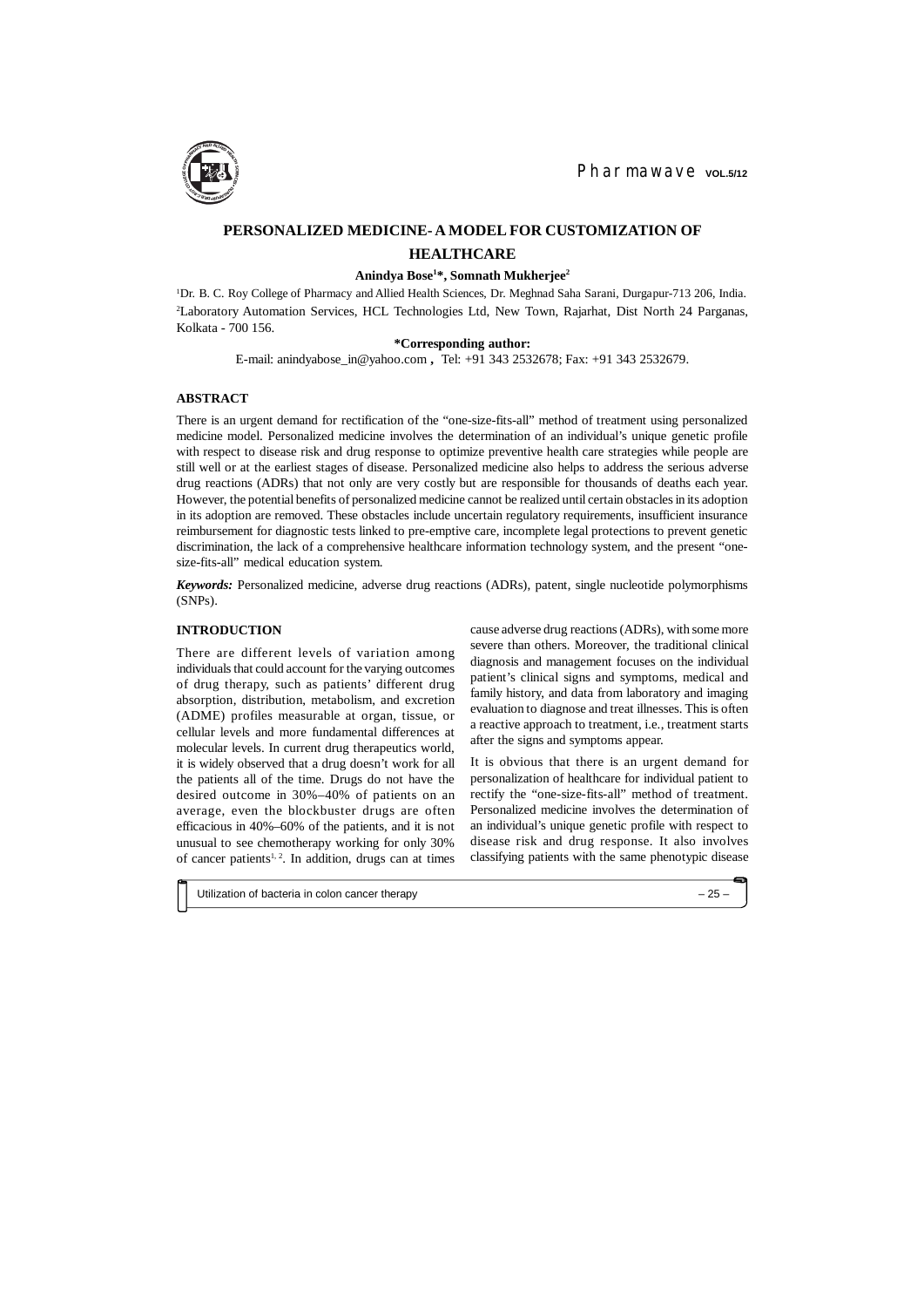profile into smaller subpopulations, as defined by genetic variations associated with disease, drug response or both. In simple terms, it means knowing what works, knowing why it works, knowing who it works for, and applying that knowledge for patients. The assumption underlying this approach is that drug therapy in genetically defined subpopulations can be more efficacious and less toxic than in a broad population. The goals of personalize medicine are to take advantage of a molecular understanding of disease, combined with other individual factors, to optimize preventive health care strategies while people are still well or at the earliest stages of disease. In addition, this knowledge might prevent the negative side effects of the "one-size-fits-all" method of prescribing drugs that most often is used today.

Although, personalized medicine has always been at the heart of the doctor-patient relationship, with doctors considering such factors as family history and lifestyle when recommending treatment. Now there is hope that a more sophisticated version of personalized medicine will emerge from recent findings in genetic and molecular biology and from advances in imaging that are opening the door to new knowledge of the causes of disease and new treatment strategies. This new science of personalized medicine has the potential to eliminate unnecessary treatments, reduce the incidence of adverse reactions to drugs, increase the efficacy of treatments and ultimately, improve health outcomes. This new approach in the science of medicine is embodied with four attributes:

- 1. It is personalized; it is based on an understanding of how genetic variation drives individual treatment.
- 2. It is predictive; it is able to identify what conditions a person might contract in the future and how the person will respond to a given treatment, enabling the development of a tailored health strategy.

3. It is preventive; it facilitates a proactive approach

Pharmawaye vol.5/12

- to health and medicine, which shifts the focus from illness to wellness.
- 4. It is participatory; it empowers patients to make informed choices and take responsibility for their own health.

## **PERSONALIZED MEDICINE MARKET POTENTIAL**

Pharmaceutical industry view the prospect of smaller markets and shrinking revenues as the greatest challenge they will face over the next decade, as blockbuster drug patents continue to expire (Figure 1). Hence the big pharmaceutical companies are trying to discover and develop tailored therapies for smaller markets. The concept of tailoring is not new to the industry; for years, companies have segmented customers by type of disease and used biomarkers such as cholesterol levels to guide treatment decisions. However, the development of new therapeutics based on genomics and proteomics will require an entirely new level of tailoring. John Lechleiter, chairman and chief executive officer of Eli Lilly and Company commented in this context that "our business model will accommodate personalized medicine—in fact, it may depend on it." Lechleiter acknowledges his peers' concern over replacing the revenues lost from blockbuster drugs, but he sees a viable new revenue model emerging: "Instead of getting a relatively small share of a really large pie—the traditional blockbuster model—a tailored therapy could expect to claim a relatively large share of a more segmented pie." <sup>3</sup>

Personalized medicine market is growing rapidly while still in the early stages, personalized medicine is steadily emerging as the new healthcare paradigm. According to PricewaterhouseCoopers' estimates, the US core diagnostic and therapeutic segment of the market—comprised primarily of pharmaceutical, medical device and diagnostics companies—is estimated at \$24 billion, and is expected to grow by

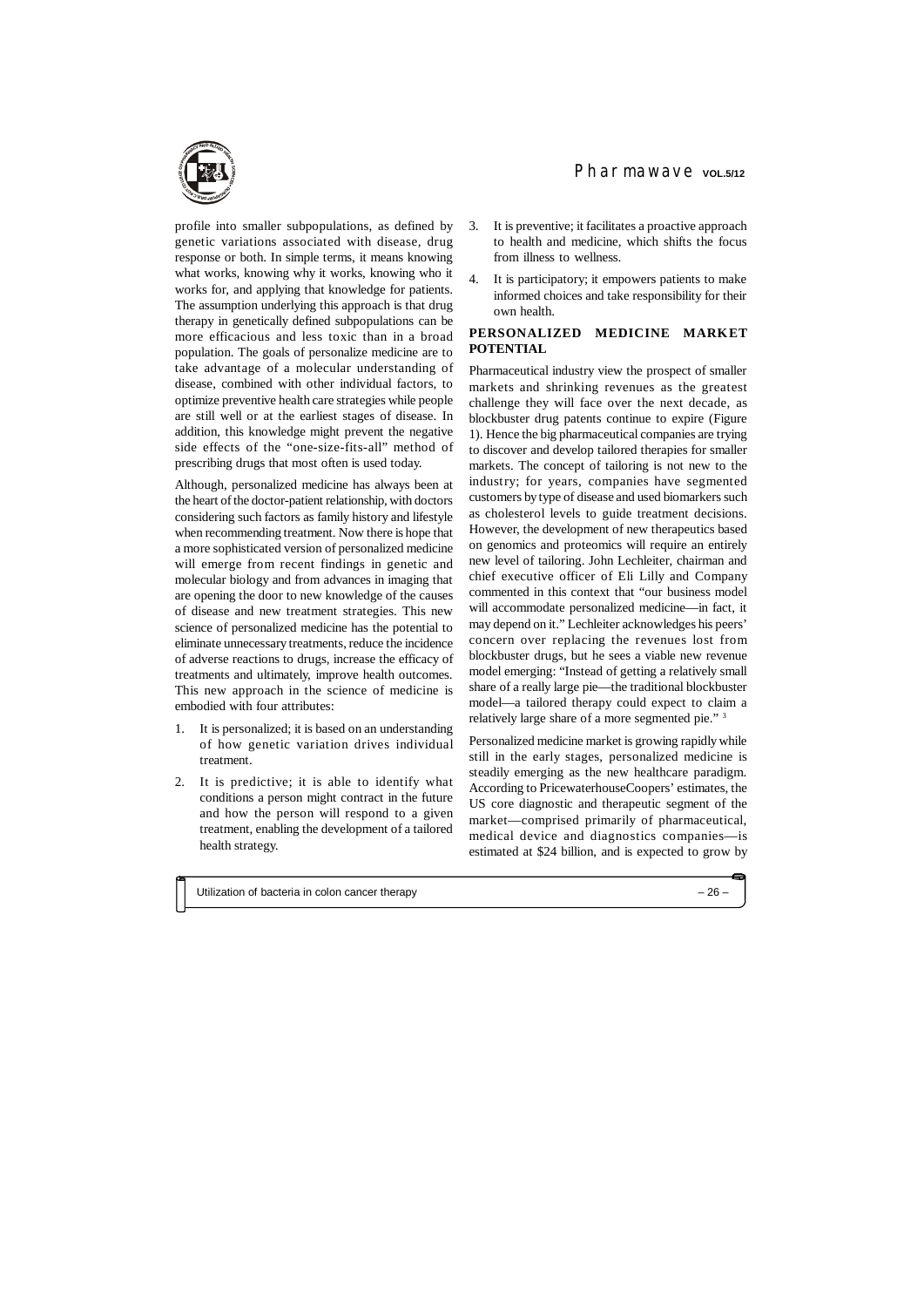10% annually, reaching \$42 billion by 2015<sup>4</sup> . The personalized medical care portion of the market including telemedicine, health information technology, and disease management services offered by traditional health and technology companies—is estimated at \$4- 12 billion and could grow tenfold to over \$100 billion by 2015. And the related nutrition and wellness market—including retail, complementary and alternative medicine offered by consumer products, food and beverage, leisure and retail companies—is estimated at \$196 billion and projected to grow by 7% annually to over \$290 billion by (Figure 2) .

While the market for personalized medicine diagnostics and therapeutics shows great potential, the biggest opportunities exist beyond these core products and services— particularly in less traditional, more consumer-oriented areas. The nutrition and wellness market— including retail health, complementary and alternative medicine, nutraceuticals and organic care, and health clubs and spas—is estimated at \$196 billion

# Pharmawave vol.5/12

and projected to grow by 7% annually to \$292 billion by 2015. The personalized medical care portion of the market—including telemedicine, electronic medical records, and disease management services—is estimated at \$4 billion to \$12 billion and could grow tenfold to over \$100 billion by 2015. This segment is largely comprised of a range of healthcare players, as well as information technology companies that are starting to enter the space.



Such robust market size and growth potential will continue to attract many new players and require the development of new business models. A wide variety of organizations are entering this space, including consumer products, food and beverage, leisure and retail companies, as well as more traditional health companies that are successful in marketing directly to consumers. There are other products and services related to the field of necessary that the responses obtained are well fitted to the following equation:

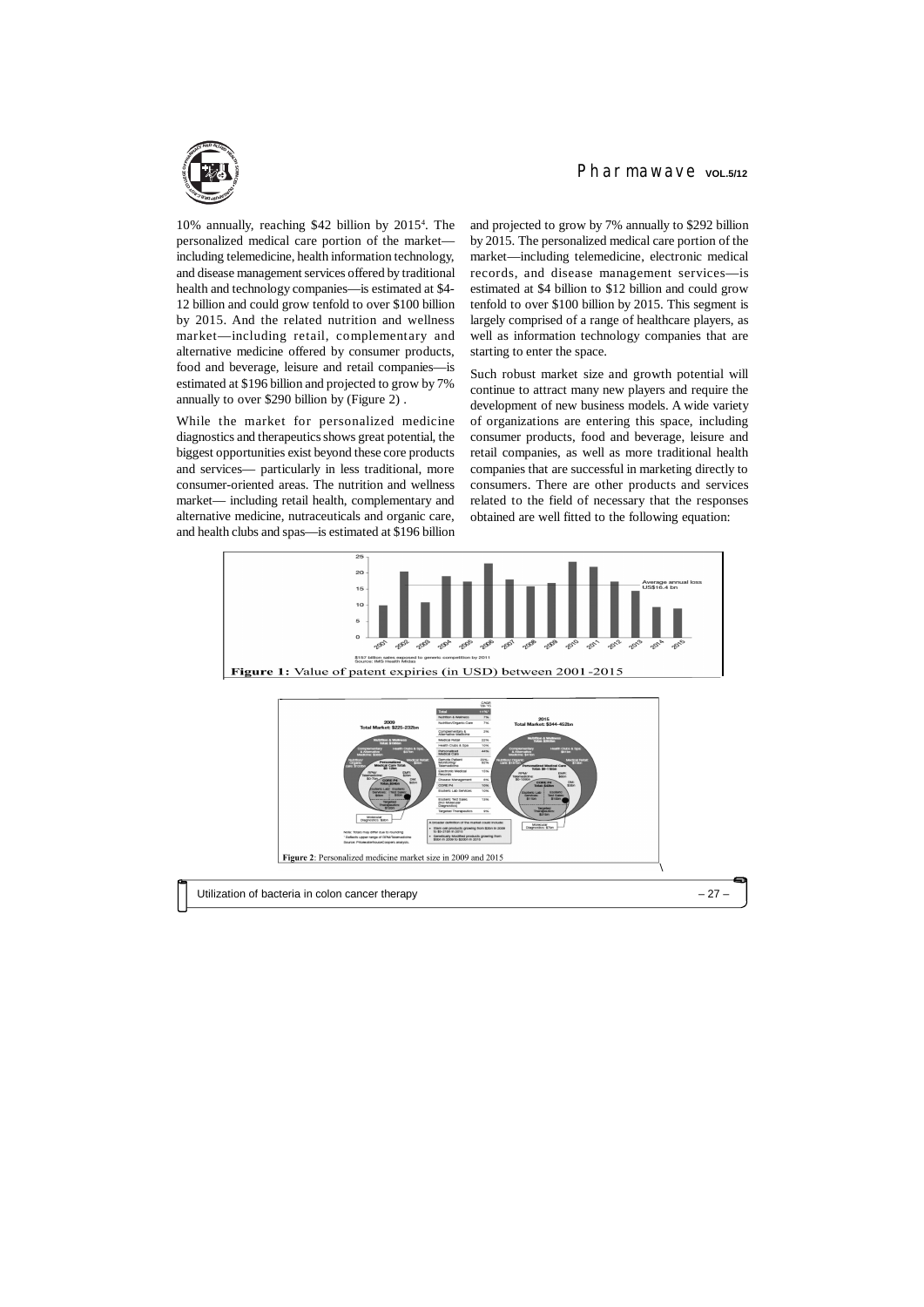#### **THE SCIENCE OF PERSONALIZED MEDICINE**

An individual's reaction to a particular drug depends, in large part, upon whether the drug's target cells have the proper receptors for the chemical compound being delivered and on how the individual metabolizes the drug. Ultra rapid metabolism of a drug can cause it to be ineffective and slow or non-metabolism can result in the accumulation of toxic amounts of the drug in the body. Genes control both these factors, the receptor binding sites and the enzymes involved in metabolism. Scientists believe there are 20,000 to 25,000 genes in the human body. About 99.9% of the DNA sequence is identical in all people, according to the National Human Genome Research Institute. But the 0.1 percent difference is critical because it represents the genetic variations that determine a person's risk for getting a disease, how mild or severe the disease will be and how the individual will respond to treatment.



**Figure 3:** Single Nucleotide Polymorphism (SNP) showing a base pair differs from what is expected

### *Single nucleotide polymorphisms (SNPs)*

In a human genome sequence of three billion base pairs, there are instances where one member of the base pair differed from what they expected. Of the four bases that DNA comprises adenine (A), cytosine (C), guanine (G) and thymine (T). Adenine generally bonds with Thymine, and Cytosine generally binds with Guanine. But about every 1,000 or so base pairs, scientists observed a mistaken pairing: a Guanine paired with a Thymine, for example, instead of with a Cytosine. These single departures are known as single nucleotide polymorphisms, or SNPs<sup>5</sup> (Figure 3). What makes SNPs helpful is that certain SNPs are found scattered throughout the population, so by looking at the DNA of individuals, who share a certain inherited condition, drug reaction or susceptibility, a shared SNP can be correlated with the drug toxicity and ineffectiveness. In the next stage, genetic tests can identify individuals who would have serious adverse drug reactions (ADRs) before they receive the drug. Finally, drugs can be designed to work effectively but non-toxically on those who have ADRs instead of the "one-formulafits-all" blockbuster drugs. For example, a set of enzymes called CYP34 metabolizes about 50 percent of all common drug compounds. While searching for SNPs that control these enzymes, pharmacologists at St. Jude Children's Hospital in Memphis, Tenn., discovered two SNPs that suppress production of active enzymes. People who carry either one of the culprit SNPs metabolize drugs more slowly than the people who possess the other versions of the gene<sup>6</sup>. Scientists in the field predict that testing for most enzyme-related drug reactions and resistance will be available within the next five years.

### *Future prospect*

The results of research into personalized medicine could benefit patients and health care providers in several ways. Identification of susceptibility genes related to specific diseases will allow health care providers to predict more accurately an individual's risk of developing a specific disease. With this information, it might be possible to prevent or to delay the onset of the disease or to diagnose it and begin treatment more promptly if it were to occur. Increased understanding of the underlying genetic and biochemical causes of disease could lead to the

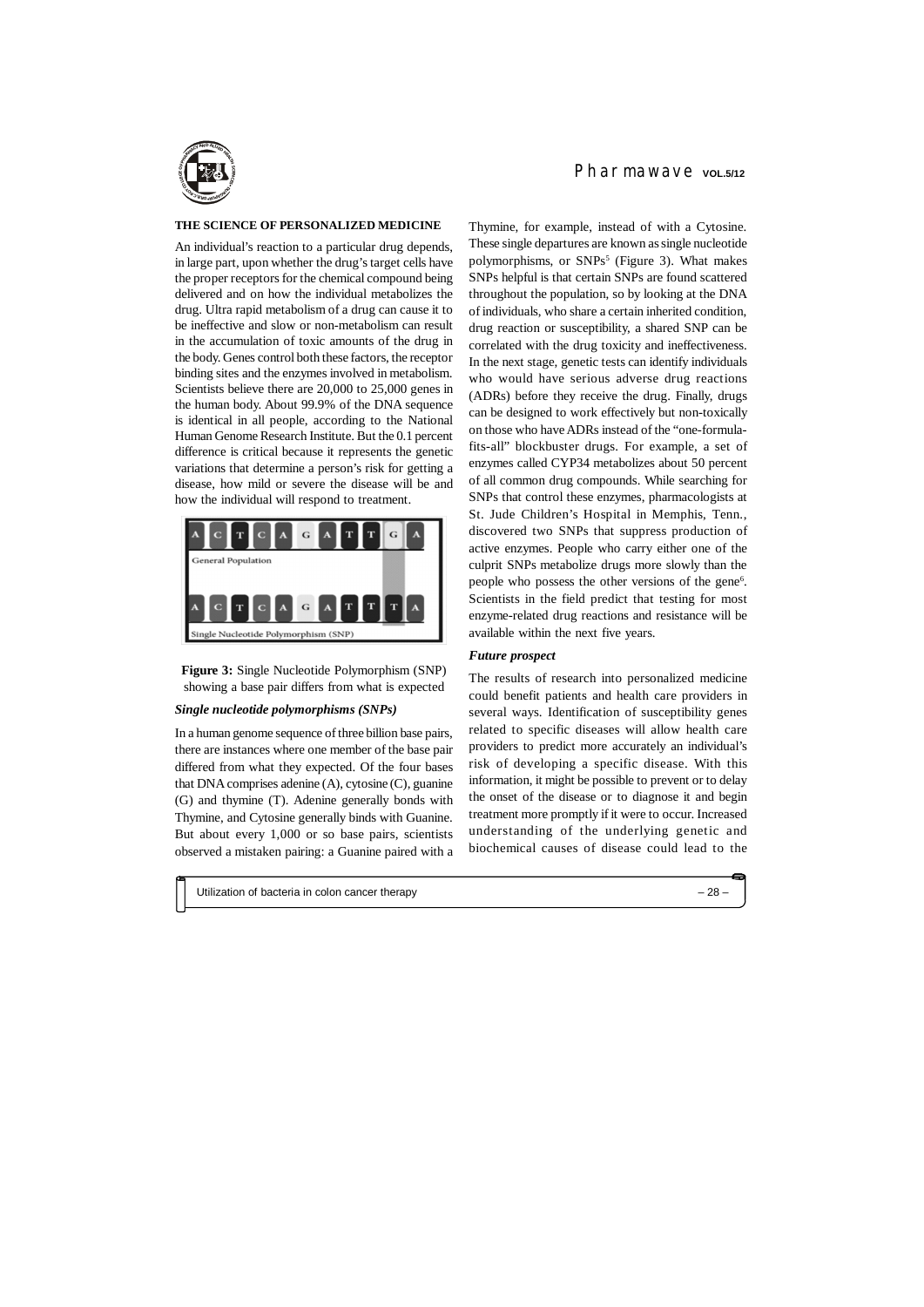development of more accurate ways of diagnosing disease to discover several distinct subtypes of a particular disease, stemming from different specific causes. Better diagnosis will contribute to more effective treatment.

Discovery of a disease-causing mutation in a family can inform "at-risk" individuals as to whether they are at higher risk for cancer and may prompt individualized prophylactic therapy including mastectomy and removal of the ovaries. This testing involves complicated personal decisions and is undertaken in the context of detailed genetic counseling. Using the drug tamoxifen, for example, might prevent breast cancer among women with BRCA1 and BRCA2 gene mutations<sup>7</sup>.

The use of genomic techniques in target identification and progression might result in the more rapid and efficient discovery and development of new medicines that are safe, effective and aimed at the underlying mechanisms of disease. Medicine response tests could increase the confidence of health care providers in writing prescriptions, especially for medicines that are known to cause serious side effects in a significant number of people. Screening for known gene differences that affect drug metabolism might give health care providers the ability to adjust the dose of a medicine before prescribing it so patients safely receive the optimum benefit from the medicines they use. In some cases it might be possible for a medicine that would have been withdrawn from the marketplace because of a serious side effect in a small number of people to stay on the market, thus benefitting the majority of people who can take it safely.

in which the BCR-ABL fusion gene, the product of a reciprocal translocation between chromosome 9 and 22, is present and produces hyperactivated ABL-driven protein signaling<sup>8</sup>.

# **APPLICATIONS OF PERSONALIZED MEDICINE**

Tyrosine kinase inhibitors such as imatinib have been developed to treat chronic myeloid leukemia (CML),

### **BENEFITS OF PERSONALIZED MEDICINE**

Researchers predict many benefits will result from the science of personalized medicine. Among these are:

*More Powerful Medicine:* Accurate analysis of the proteins, enzymes and RNA molecules associated with genes and diseases will facilitate drug discovery and drug therapies targeted to specific diseases. Accuracy not only will maximize therapeutic effects but also will decrease damage to nearby healthy cells.

*Safer Drugs:* Instead of the standard trial-and-error method of matching patients with the right drugs, doctors will be able to analyze a patient's genetic profile and prescribe the best available drug therapy immediately. Not only will this take the guesswork out of finding the right drug, it will speed recovery time and increase safety, as the likelihood of adverse reactions is eliminated.

*More Accurate Drug Dosages:* Current methods of basing dosages on weight and age will be replaced with dosages based on a person's genetics — how well the body processes the medicine and the time it takes to metabolize it. This will maximize the therapy's value and decrease the likelihood of overdose.

*Screening for Disease:* Knowing one's genetic code will allow a person to make lifestyle and environmental changes at an early age in order to avoid or to lessen the severity of a genetic disease. Advance knowledge of particular disease susceptibility also will allow careful monitoring, with treatments being introduced at the most appropriate stage to maximize their therapeutic value.

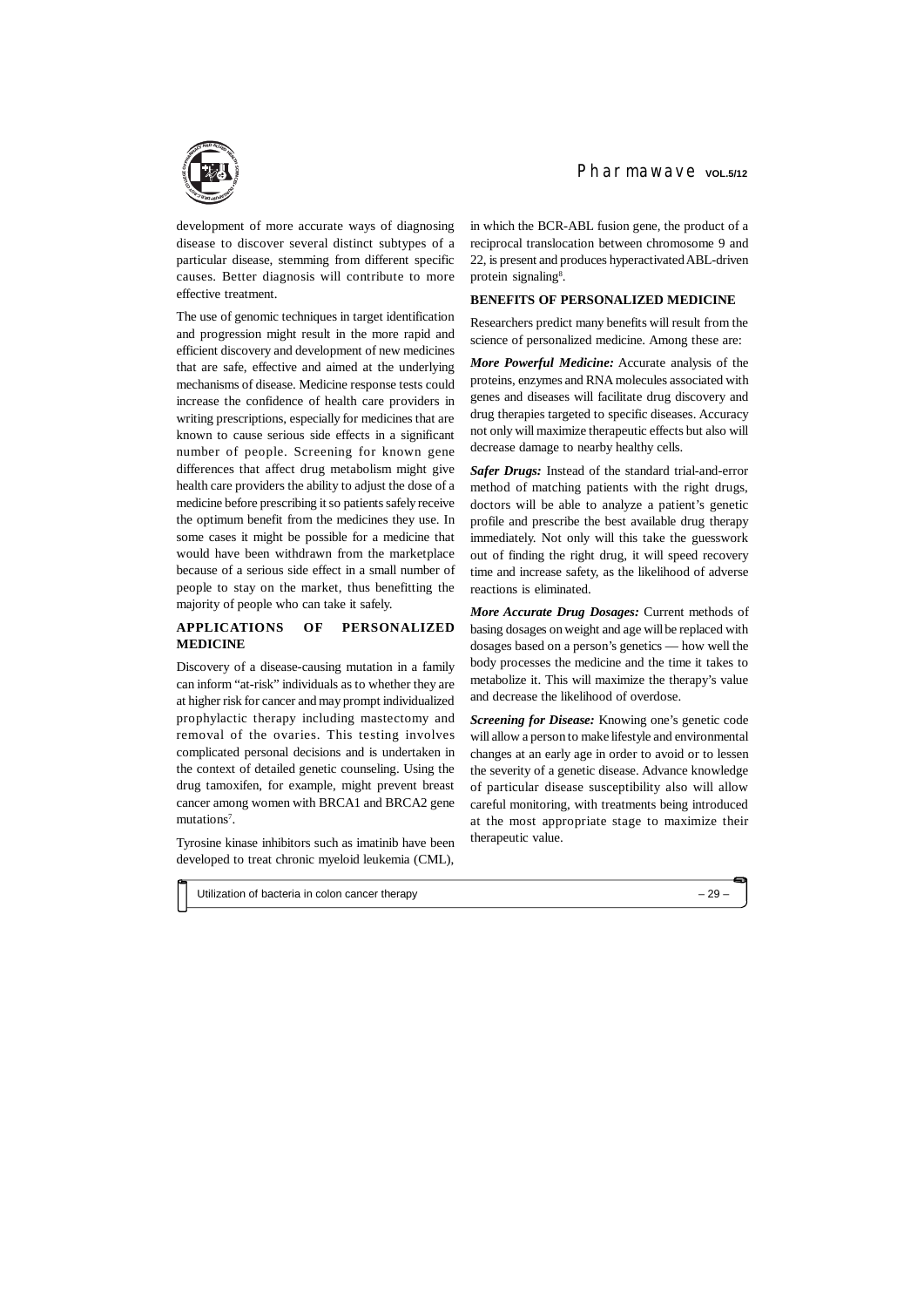*Better Vaccines:* Vaccines made of genetic material, either DNA or RNA, promise all the benefits of existing vaccines without all the risks. They will activate the immune system but will be unable to cause infections.

*Decrease in the Overall Cost of Health Care:* Decreases in the number of adverse drug reactions, the number of failed drug trials, the time it takes to get a drug approved, the length of time patients are on medication, the number of medications patients must take to find an effective therapy, the effects of a disease on the body (through early detection) and an increase in the range of possible drug targets might promote a net decrease in the cost of health care. While the potential of personalized medicine is enormous as gene discovery accelerates, some people believe it will be important to assess the relative benefit of targeted intervention strategies based on personalized medicine. They argue that the medical and economic benefits offered by targeted interventions should be weighed against the cost of genotyping all individuals in order to direct an intervention to only a few.

### **CHALLENGES and POTENTIAL FUTURE RISKS**

Personalized medicine is a developing research field that is still in its infancy. However, several of the following barriers will have to be overcome before many of its benefits can be realized:

### *Complexity of finding gene variations that affect drug response*

Millions of SNPs must be identified and analyzed to determine their involvement (if any) in drug response. Further complicating the process is our limited knowledge of which genes are involved with each drug response. Because many genes are likely to influence responses, obtaining the big picture on the impact of gene variations is highly time consuming and complicated.

#### *Limited drug alternatives*

Only one or two approved drugs might be available for treatment of a particular condition. If patients have gene variations that prevent them using these drugs, they could be left without any alternatives for treatment.

## *Disincentives for drug companies to make multiple personalized products*

Most pharmaceutical companies have been successful with their "one-size-fits-all" approach to drug development. Because it costs hundreds of millions of dollars to bring a drug to market, these companies may not be willing to develop alternative drugs that serve only a small portion of the population.

### *Educating Health Care Providers*

Introducing multiple personalized products to treat the same condition for different population subsets undoubtedly will complicate the process of prescribing and dispensing drugs. Physicians must execute an extra diagnostic step to determine which drug is best suited to each patient. To interpret the diagnostic accurately and to recommend the best course of treatment for each patient, all prescribing physicians, regardless of specialty, will need a better understanding of genetics.

#### *Ethical considerations*

Because it promises to reveal previously unknown facts about an individual, personalized medicine also poses challenges to the current procedures that protect the confidentiality of information. From an individual perspective, concerns have been expressed about the negative impact of genetic information on potential